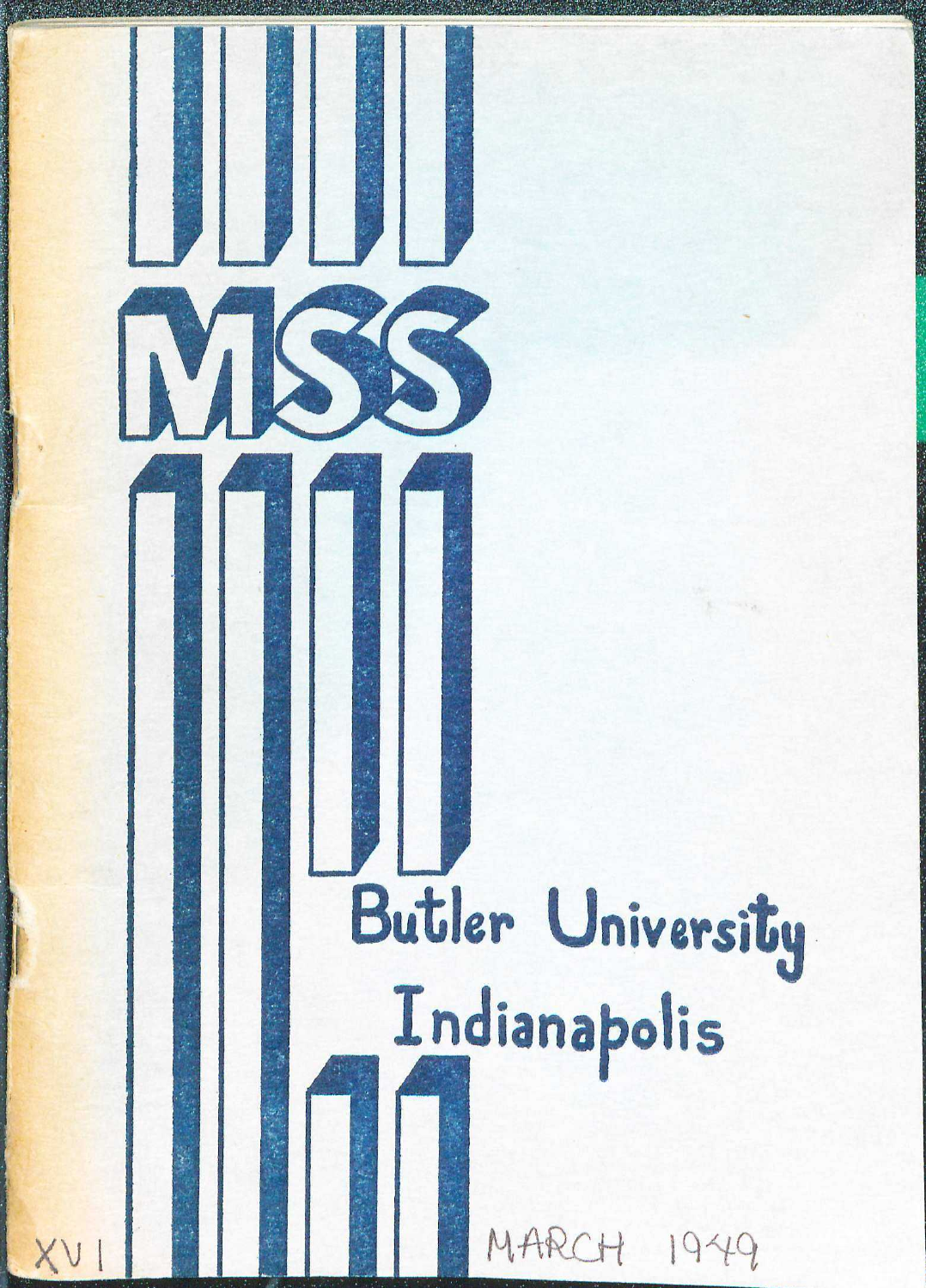# **MSS**

A Student Edited Quarterly

Sponsored by the English Department of Butler University

| Vol. XVI | March, 1949 | No. 2 |
|----------|-------------|-------|
|          |             |       |

#### **CONTENTS**

#### UPPER CLASS SECTION

## FICTION Say Grace For Gramma Bill McCann 1 The Miracle George Fullen 3 The Ball **Roger Chittick** 7 High and Inside Clyde J. Steckel 12 First Flight Marie Hammontree 15 A Little Knowledge Bill McCann 18 Between Rounds William T. Edwards 19 Daisy Arnold H. Balk 22 POETRY As a Driven Deer F. King 26 The Peace Wait F. King 27 The Flight of Daphne F. King 28 The Vase Manual Committee Controller and Vase Fullen 28 Exempli Gratr» George Fullen 29 A Capital or a Comma Go Tom Wagle 30 Sands Into Something Tom Wagle 31 NON-FICTION What We Get From Reading Great Books ........ Frank W. Slupesky 33 The Setting of Milton's Eighteenth Sonnet ................ Quentin West 37 Avenge, 0 Lord Tom Misch 39 Sonnet XVIII, On the Late Massacher in Piemont .... John Milton 40 A Comparison of Milton's Treatment of Death in "Death of a Fair Infant" and "Marchioness of Winchester" ........ Barbara Sims 41